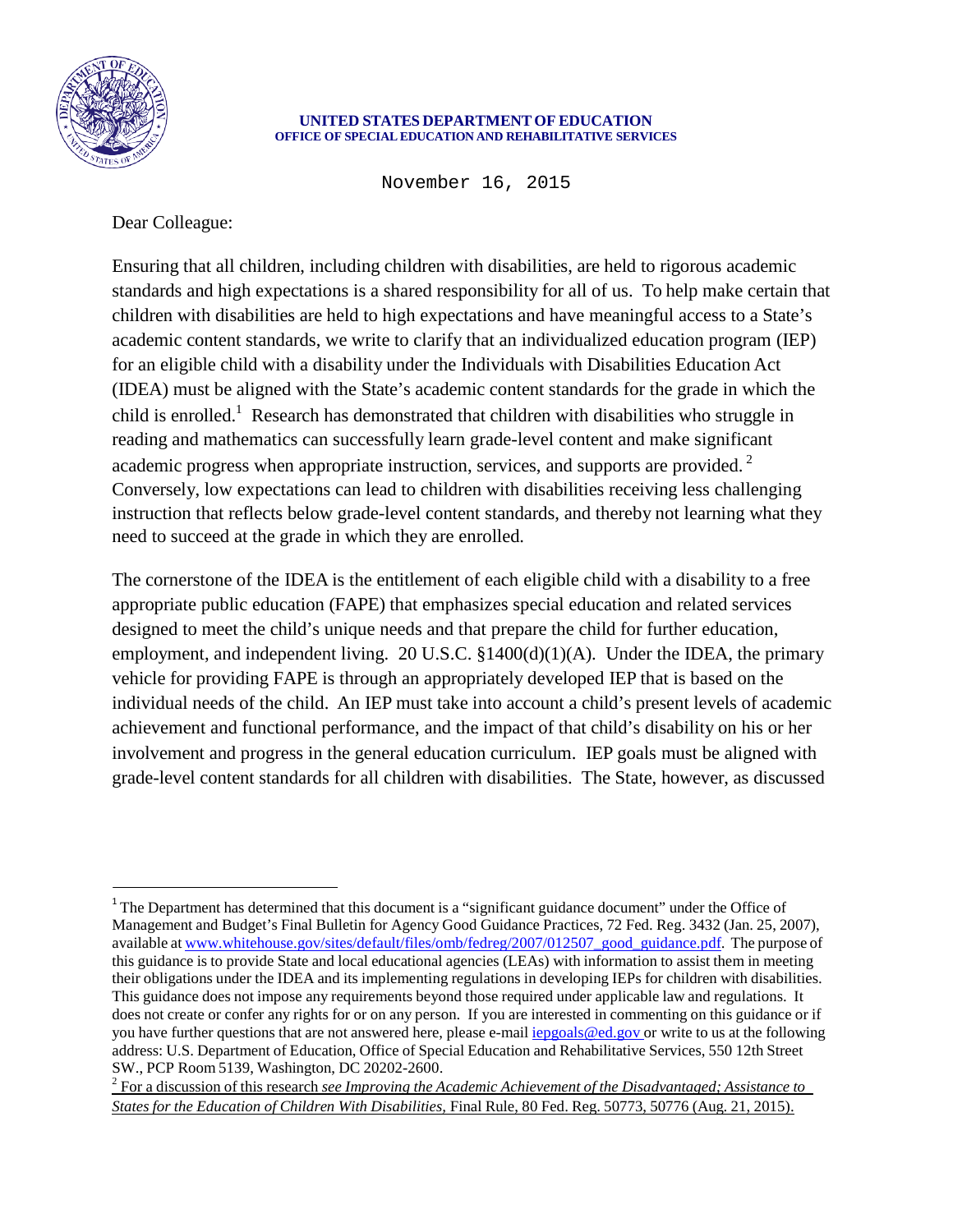on page five, is permitted to define alternate academic achievement standards for children with the most significant cognitive disabilities.<sup>3</sup>

# Application of Provisions in the Elementary and Secondary Education Act of 1965 to Children with Disabilities

Since 2001, the Elementary and Secondary Education Act of 1965 (ESEA), as amended by the No Child Left Behind Act of 2001 (NCLB), has required each State to apply the same challenging academic content and achievement standards to all schools and all children in the State, which includes children with disabilities. 20 U.S.C.  $\S 6311(b)(1)(B)$ . The U.S. Department of Education (Department), in its regulations implementing Title I of the ESEA, has clarified that these standards are grade-level standards. 34 CFR §200.1(a)-(c). To assist children with disabilities in meeting these grade-level academic content standards, many States have adopted and implemented procedures for developing standards-based IEPs that include IEP goals that reflect the State's challenging academic content standards that apply to all children in the State.

# Interpretation of "General Education Curriculum"

Under the IDEA, in order to make FAPE available to each eligible child with a disability, the child's IEP must be designed to enable the child to be involved in and make progress in the general education curriculum. 20 U.S.C. §1414(d)(1)(A). The term "general education curriculum" is not specifically defined in the IDEA. The Department's regulations implementing Part B of the IDEA, however, state that the general education curriculum is "the same curriculum as for nondisabled children." 34 CFR §300.320(a)(1)(i). In addition, the IDEA Part B regulations define the term "specially designed instruction," the critical element in the definition of "special education," as "adapting, as appropriate to the needs of an eligible child, the content, methodology, or delivery of instruction to address the unique needs of the child that result from the child's disability and to ensure access of the child to the general curriculum, *so that the child can meet the educational standards within the jurisdiction of the public agency that apply to all children*." 34 CFR §300.39(b)(3) (emphasis added). Otherwise, the IDEA regulations do not specifically address the connection between the general education curriculum and a State's academic content standards.

<sup>&</sup>lt;sup>3</sup> In accordance with 34 CFR §200.1(d), for children with the most significant cognitive disabilities who take an alternate assessment, a State may define alternate academic achievement standards provided those standards are aligned with the State's academic content standards; promote access to the general curriculum; and reflect professional judgment of the highest achievement standards possible. See also 34 CFR §300.160(c)(2)(i).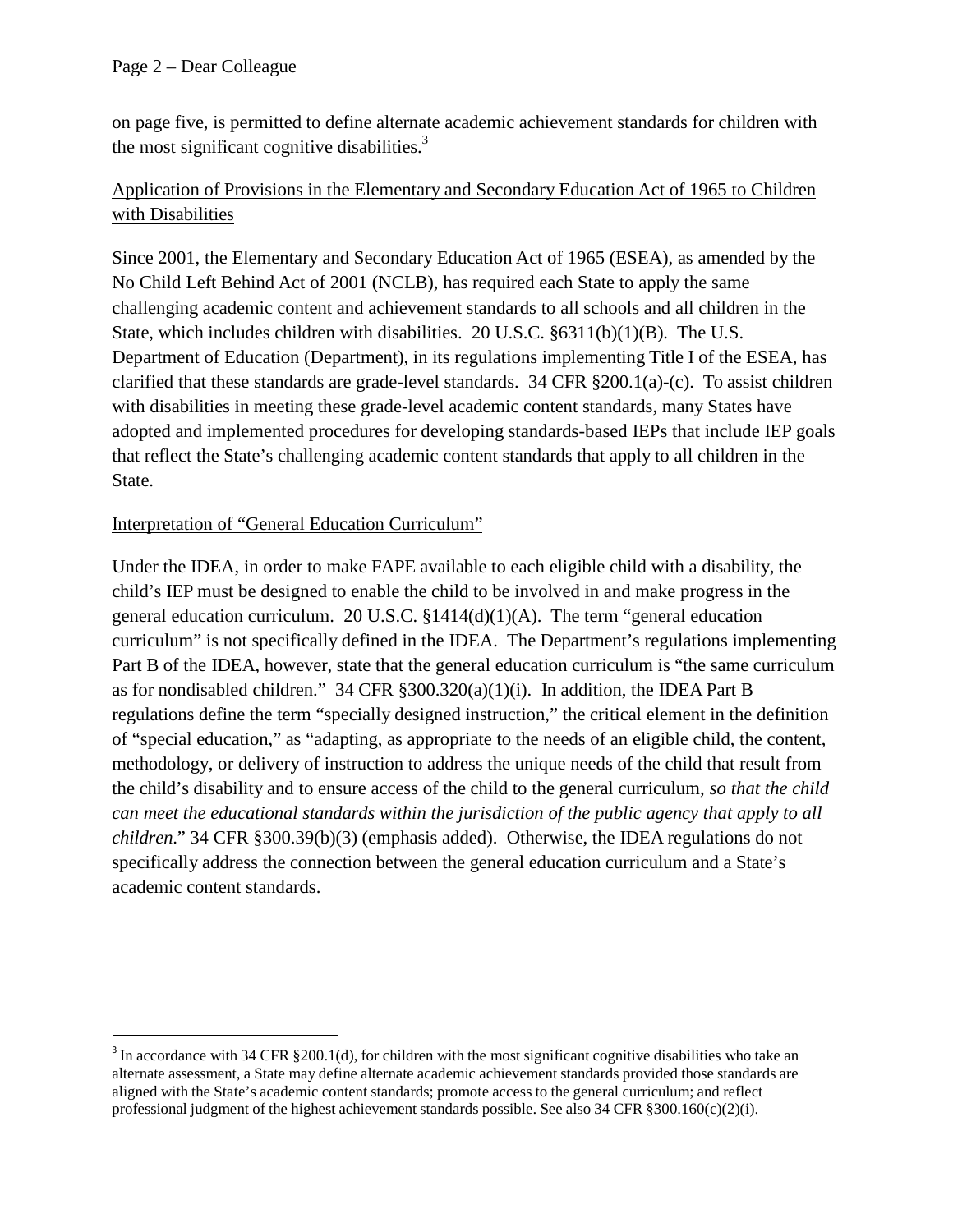#### Analysis

The Department interprets "the same curriculum as for nondisabled children" to be the curriculum that is based on a State's academic content standards for the grade in which a child is enrolled. This interpretation, which we think is the most appropriate reading of the applicable regulatory language, will help to ensure that an IEP for a child with a disability, regardless of the nature or severity of the disability, is designed to give the child access to the general education curriculum based on a State's academic content standards for the grade in which the child is enrolled, and includes instruction and supports that will prepare the child for success in college and careers. This interpretation also appropriately harmonizes the concept in the IDEA regulations of "general education curriculum (i.e., the same curriculum as for nondisabled children)," with the ESEA statutory and regulatory requirement that the same academic content standards must apply to all public schools and children in the State, which includes children with disabilities.

The IDEA statutory and regulatory provisions discussed above, the legislative history of the IDEA, and clarification the Department has provided on the alignment of the IEP with a State's content standards in the Analysis of Comments and Changes to the 2006 IDEA Part B regulations also support this interpretation. When it last reauthorized the IDEA in 2004, Congress continued to emphasize, consistent with the provisions in the ESEA, the importance of "having high expectations for [children with disabilities] and ensuring their access to the general education curriculum in the regular classroom, to the maximum extent possible." 20 U.S.C.  $§1400(c)(5)(A)$ . The Senate Report accompanying the 2004 reauthorization of the IDEA also explained that "[f]or most children with disabilities, many of their IEP goals would likely conform to State and district wide academic content standards and progress indicators consistent with standards based reform within education and the new requirements of NCLB." S. Rep. No. 108-185, 105th Cong., 1st Sess. 29 (Nov. 3, 2003).

The Analysis of Comments and Changes accompanying the 2006 IDEA Part B regulations also included important discussion that further clarifies the alignment of an IEP with a State's academic content standards under the ESEA, explaining: "section 300.320(a)(1)(i) clarifies that the general education curriculum means the same curriculum as all other children. Therefore, an IEP that focuses on ensuring that the child is involved in the general education curriculum will necessarily be aligned with the State's content standards."<sup>4</sup>

<sup>4</sup> *See* Assistance to States for the Education of Children with Disabilities and Preschool Grants for Children with Disabilities, Final Rule, 71 Fed. Reg. 46540, 46662 (Aug. 14, 2006); see also 71 Fed. Reg. 46579.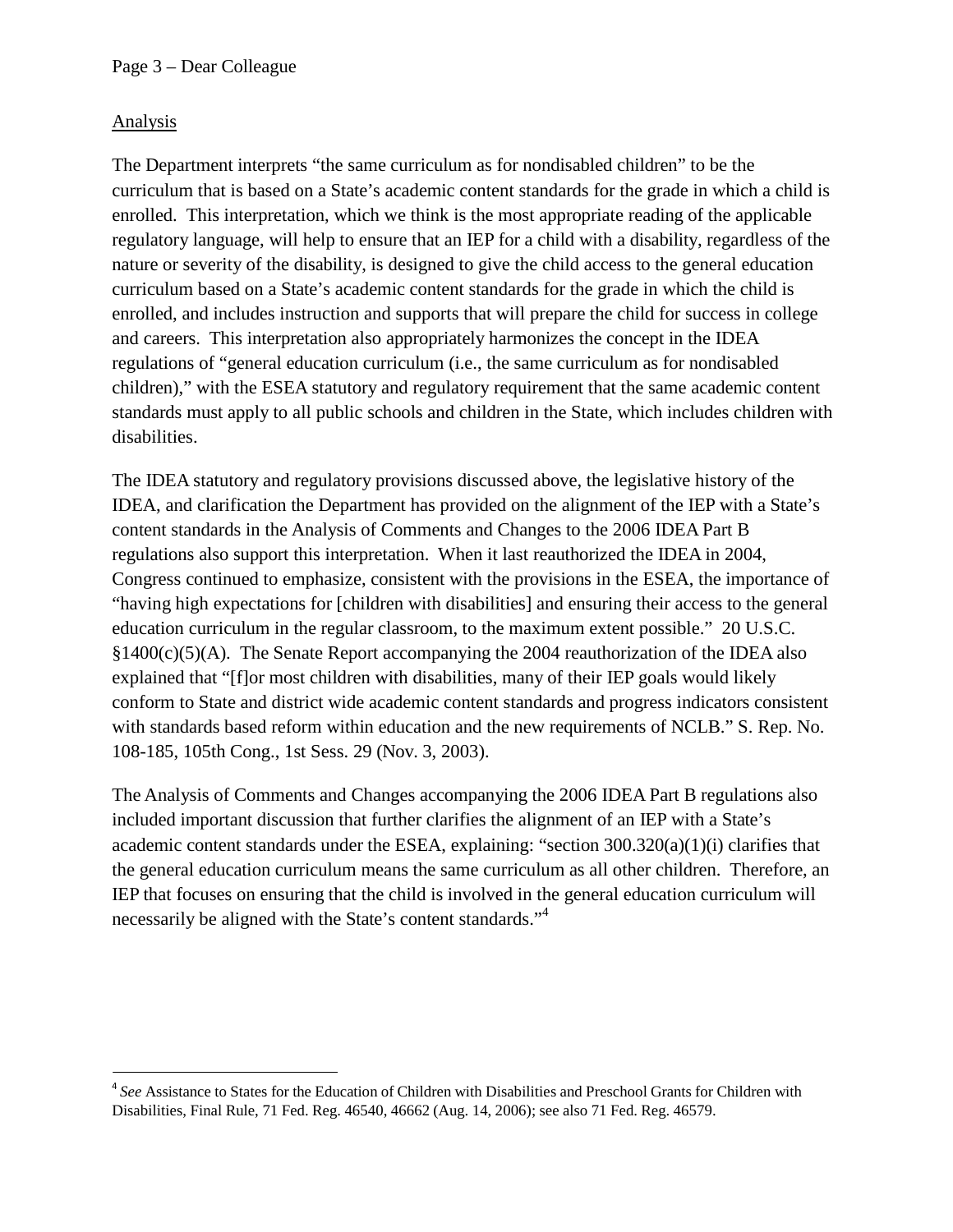The Department's interpretation of the regulatory language "general education curriculum (i.e., the same curriculum as for nondisabled children)" to mean the curriculum that is based on the State's academic content standards for the grade in which a child is enrolled is reasonable. This interpretation is also necessary to enable IDEA and ESEA requirements to be read together so that children with disabilities receive high-quality instruction that will give them the opportunity to meet the State's challenging academic achievement standards and prepare them for college, careers and independence. Therefore, in order to make FAPE available to each eligible child with a disability, the special education and related services, supplementary aids and services, and other supports in the child's IEP must be designed to enable the child to advance appropriately toward attaining his or her annual IEP goals and to be involved in, and make progress in, the general education curriculum based on the State's academic content standards for the grade in which the child is enrolled.

### Implementation of the Interpretation

Based on the interpretation of "general education curriculum" set forth in this letter, we expect annual IEP goals to be aligned with State academic content standards for the grade in which a child is enrolled. This alignment, however, must guide but not replace the individualized decision-making required in the IEP process.<sup>5</sup> In fact, the IDEA's focus on the individual needs of each child with a disability is an essential consideration when IEP Teams are writing annual goals that are aligned with State academic content standards for the grade in which a child is enrolled so that the child can advance appropriately toward attaining those goals during the annual period covered by the IEP. In developing an IEP, the IEP Team must consider how a child's specific disability impacts his or her ability to advance appropriately toward attaining his or her annual goals that are aligned with applicable State content standards during the period covered by the IEP. For example, the child's IEP Team may consider the special education instruction that has been provided to the child, the child's previous rate of academic growth, and whether the child is on track to achieve grade-level proficiency within the year.

<sup>&</sup>lt;sup>5</sup> The IEP must include, among other required content: (1) a statement of the child's present levels of academic achievement and functional performance, including how the child's disability affects the child's involvement and progress in the general education curriculum; (2) a statement of measurable annual goals, including academic and functional goals, designed to meet the child's needs that result from the child's disability to enable the child to be involved in and make progress in the general education curriculum; and (3) the special education and related services and supplementary aids and services, based on peer-reviewed research to the extent practicable, to be provided to the child, or on behalf of the child, and a statement of the program modifications or supports for school personnel that will be provided to enable the child to advance appropriately toward attaining the annual goals, and to be involved in and make progress in the general education curriculum in accordance with the child's present levels of performance. 34 CFR §300.320(a).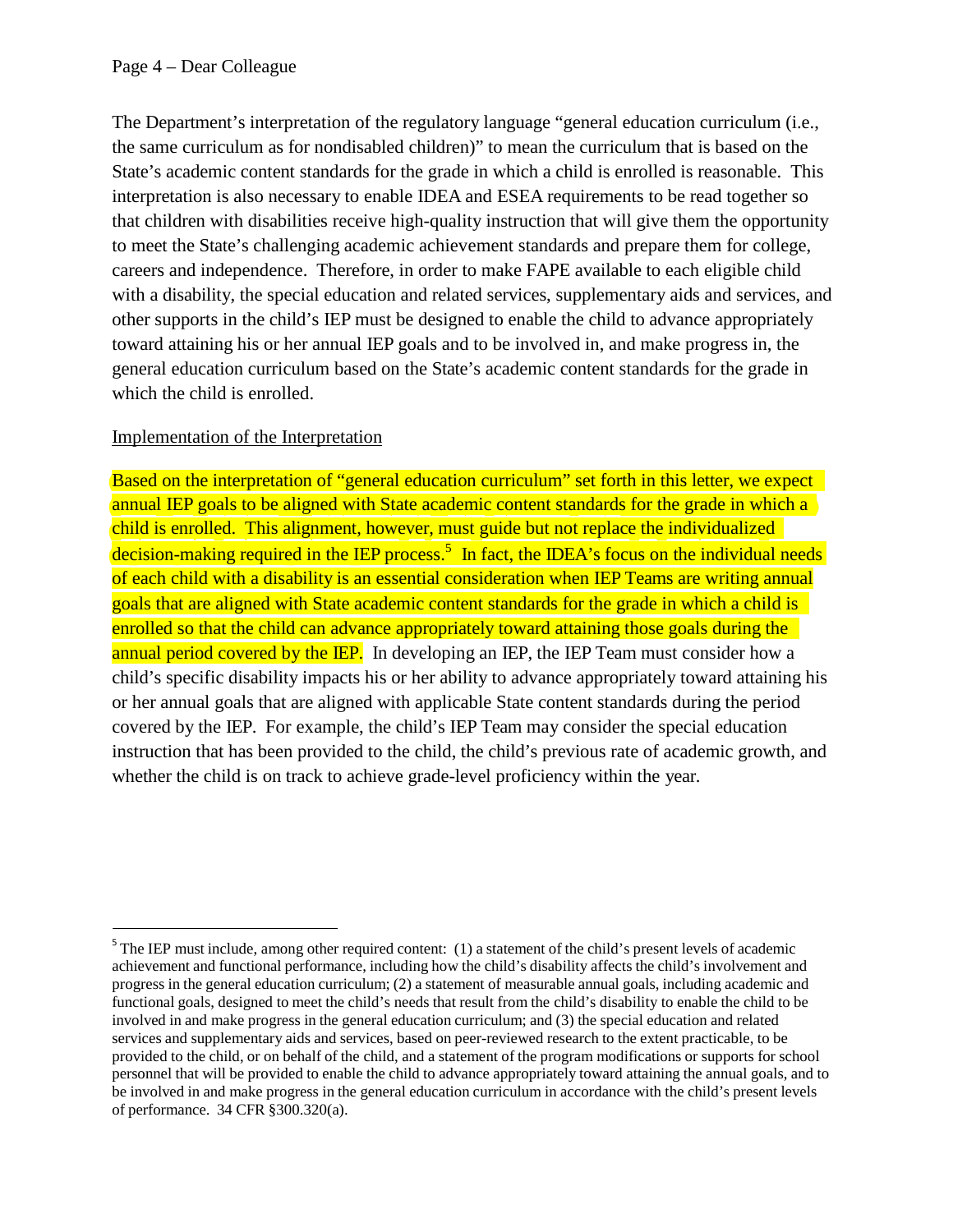The Department recognizes that there is a very small number of children with the most significant cognitive disabilities whose performance must be measured against alternate academic achievement standards, as permitted in 34 CFR §200.1(d) and §300.160(c). As explained in prior guidance, $6$  alternate academic achievement standards must be aligned with the State's grade-level content standards. The standards must be clearly related to grade-level content, although they may be restricted in scope or complexity or take the form of introductory or pre-requisite skills. This letter is not intended to limit a State's ability to continue to measure the achievement of the small number of children with the most significant cognitive disabilities against alternate academic achievement standards, but rather to ensure that annual IEP goals for these children reflect high expectations and are based on the State's content standards for the grade in which a child is enrolled.

In a case where a child's present levels of academic performance are significantly below the grade in which the child is enrolled, in order to align the IEP with grade-level content standards, the IEP Team should estimate the growth toward the State academic content standards for the grade in which the child is enrolled that the child is expected to achieve in the year covered by the IEP. In a situation where a child is performing significantly below the level of the grade in which the child is enrolled, an IEP Team should determine annual goals that are ambitious but achievable. In other words, the annual goals need not necessarily result in the child's reaching grade-level within the year covered by the IEP, but the goals should be sufficiently ambitious to help close the gap. The IEP must also include the specialized instruction to address the unique needs of the child that result from the child's disability necessary to ensure access of the child to the general curriculum, so that the child can meet the State academic content standards that apply to all children in the State.

## An Example of Implementation

We provide an example of how an IEP Team could apply the interpretation of "general education" curriculum" set forth in this letter. For example, after reviewing recent evaluation data for a sixth grade child with a specific learning disability, the IEP Team determines that the child is reading four grade levels below his current grade; however, his listening comprehension is on grade level. The child's general education teacher and special education teacher also note that when materials are read aloud to the child he is able to understand grade-level content. Based on these present levels of performance and the child's individual strengths and weaknesses, the IEP

<sup>&</sup>lt;sup>6</sup> See U.S. Department of Education Non-regulatory guidance: Alternate achievement standards for students with the most significant cognitive disabilities August 2005) available at: <https://www2.ed.gov/policy/elsec/guid/altguidance.pdf>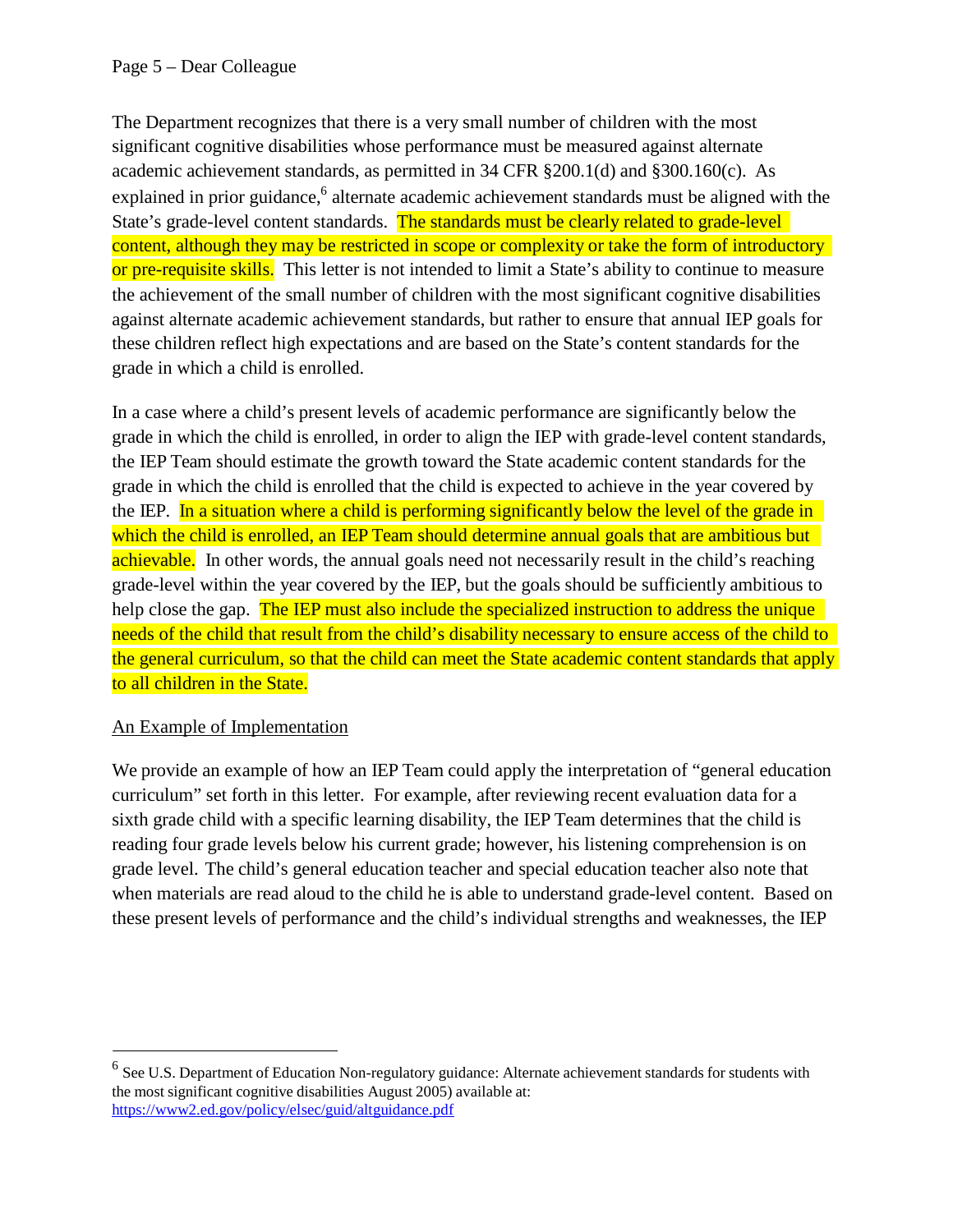Team determines he should receive specialized instruction to improve his reading fluency. Based on the child's rate of growth during the previous school year, the IEP Team estimates that with appropriate specialized instruction the child could achieve an increase of at least 1.5 grade levels in reading fluency. To ensure the child can learn material based on sixth grade content standards (e.g., science and history content), the IEP Team determines the child should receive modifications for all grade-level reading assignments. His reading assignments would be based on sixth grade content but would be shortened to assist with reading fatigue resulting from his disability. In addition, he would be provided with audio text books and electronic versions of longer reading assignments that he can access through synthetic speech. With this specialized instruction and these support services, the IEP would be designed to enable the child to be involved and make progress in the general education curriculum based on the State's sixth grade content standards, while still addressing the child's needs based on the child's present levels of performance.<sup>7</sup> This example is provided to show one possible way that an IEP could be designed to enable a child with a disability who is performing significantly below grade level to receive the specialized instruction and support services the child needs to reach the content standards for the grade in which the child is enrolled during the period covered by the IEP. $^8$  We caution, though that, because the ways in which a child's disability affects his or her involvement and progress in the general education curriculum are highly individualized and fact-specific, the instruction and supports that might enable one child to achieve at grade-level may not necessarily be appropriate for another child with the same disability.

## Summary

In sum, consistent with the interpretation of "general education curriculum (i.e., the same curriculum as for nondisabled children)" based on the State's academic content standards for the

 $\frac{https://www2.edu.gov/policy/speed/guid/idea/memosdcltrs/q-and-a-on-elp-swd.pdf}{8}$  While the Department does not mandate or endorse specific products or services, we are aware that many States have issued guidance addressing standards-based IEPs . For example see Minnesota Department of Education, Developing Standards-Based IEP Goals and Objectives *A Discussion Guide* available at: [https://education.state.mn.us/mdeprod/idcplg?IdcService=GET\\_FILE&dDocName=050483&RevisionSelectionMet](https://education.state.mn.us/mdeprod/idcplg?IdcService=GET_FILE&dDocName=050483&RevisionSelectionMethod=latestReleased&Rendition=primary) [hod=latestReleased&Rendition=primary.](https://education.state.mn.us/mdeprod/idcplg?IdcService=GET_FILE&dDocName=050483&RevisionSelectionMethod=latestReleased&Rendition=primary) States and LEAs also may consider reviewing the following examples from OSEP-funded projects regarding implementation of standards-based IEPs: *inForum: Standards-Based*

*Individualized Education Program Examples* available at: [www.nasdse.org/portals/0/standards](http://www.nasdse.org/portals/0/standards-basediepexamples.pdf)[basediepexamples.pdf.](http://www.nasdse.org/portals/0/standards-basediepexamples.pdf) For an example of annual goals aligned with State academic content standards for a child taking the alternate assessment based on alternate academic achievement standards, *see*: an issue brief provided by the OSEP-funded National Center and State Collaborative (NCSC), *NCSC Brief 5: [Standards-based](http://www.ncscpartners.org/Media/Default/PDFs/Resources/NCSCBrief5.pdf) Individualized Education Programs (IEPs) for Children Who [Participate](http://www.ncscpartners.org/Media/Default/PDFs/Resources/NCSCBrief5.pdf) in AA-AAS* available at:

[http://www.ncscpartners.org/Media/Default/PDFs/Resources/NCSCBrief5.pdf.](http://www.ncscpartners.org/Media/Default/PDFs/Resources/NCSCBrief5.pdf)

<sup>7</sup> For information on developing, reviewing, or revising the IEP for a child with limited English proficiency, *see*: *Questions and Answers Regarding Inclusion of English Learners with Disabilities in English Language Proficiency Assessments and Title III Annual Measurable Achievement Objectives*